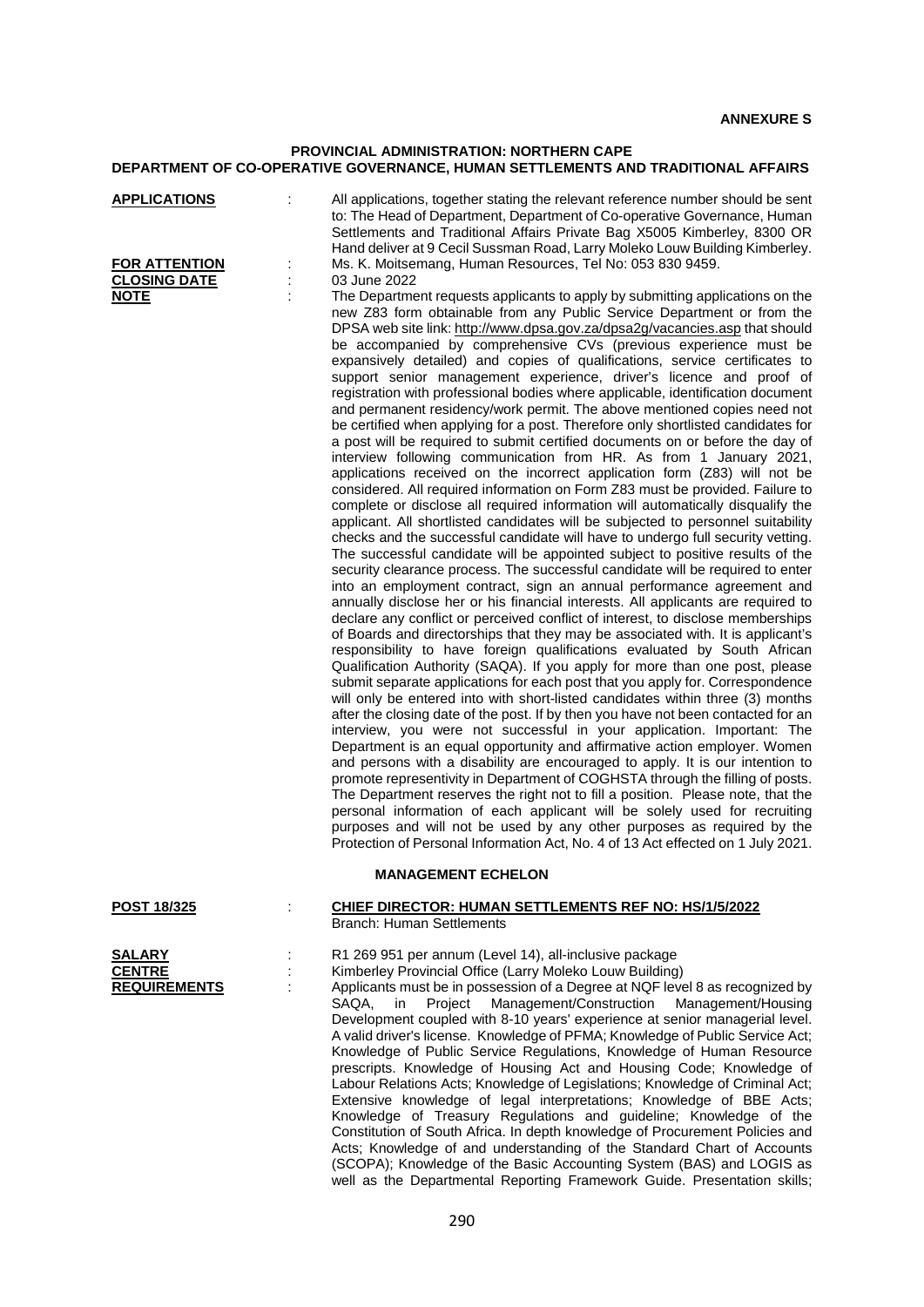|                                                       | Analytical skills; Interpersonal relation skills; Computer skills; Strategic<br>Planning skills; Research skills; Financial management skills;<br>Time<br>management skills; Report writing<br>skills; Problem<br>solving<br>skills:<br>Communication skills; Conflict management skills; Change management skills;<br>Project management skills; Decision making skills; Chairing of meetings;<br>Confidentiality ; Proactive ; Honesty; Integrity; Professionalism; Punctual;<br>Service oriented; Ability to work under pressure; Flexibility to work extra hours;                                                                                                                                                                                                                                                                                                                                                                                                                                                                                                                                                                                                                                                                                                                                                                                                                                                                                                                                                                                                                                                                                                                                                |
|-------------------------------------------------------|----------------------------------------------------------------------------------------------------------------------------------------------------------------------------------------------------------------------------------------------------------------------------------------------------------------------------------------------------------------------------------------------------------------------------------------------------------------------------------------------------------------------------------------------------------------------------------------------------------------------------------------------------------------------------------------------------------------------------------------------------------------------------------------------------------------------------------------------------------------------------------------------------------------------------------------------------------------------------------------------------------------------------------------------------------------------------------------------------------------------------------------------------------------------------------------------------------------------------------------------------------------------------------------------------------------------------------------------------------------------------------------------------------------------------------------------------------------------------------------------------------------------------------------------------------------------------------------------------------------------------------------------------------------------------------------------------------------------|
| <b>DUTIES</b>                                         | Team orientated.<br>The Chief Director's responsibilities will be to provide strategic project<br>management for the integrated feasibility study. Ensure the creation of<br>sustainable human settlements throughout the province. Manage the state<br>owned property and facilitate home ownership through relevant policies.<br>Ensure effective administration of housing subsidy system in the department.<br>Ensure effective administration of contracts to fast-track housing development<br>projects. Support the Project Steering Committee and the Technical<br>Committees in their mandate to provide overall conceptual and strategic<br>planning parameters. Develop and facilitate implementation of human<br>settlements policies, legislation and need research. Ensure effective and<br>efficient management of human, financial resources of the chief directorate and<br>coordinate projects.                                                                                                                                                                                                                                                                                                                                                                                                                                                                                                                                                                                                                                                                                                                                                                                                    |
| <b>ENQUIRIES</b><br><b>NOTE</b>                       | Mr. B.S. Lenkoe Tel No: (053) 830 9427<br>"With reference to the DPSA Directive on the pre-entry Senior Management<br>certificate, successful candidates are expected to produce proof of completion<br>of the course prior to taking up appointment". To access the SMS pre-entry<br>certificate course and for further details, please click on the following link:<br>https://www.thensg.gov.za/trainingcourse/sms-pre-entry-programme/.<br>For<br>more information regarding the course please visit the NSG website:<br>https://www.thensg.gov.za. The selection panel will recommend candidates to<br>attend a generic managerial competency assessment (in compliance with the<br>DPSA Directive on the implementation of competency-based assessments)<br>Shortlisted candidates will be required to be available for assessments and<br>interviews at a date and time as determined by the department. The successful<br>candidate will sign an annual performance agreement, complete a financial<br>disclosure form and will also be required to undergo a security clearance.                                                                                                                                                                                                                                                                                                                                                                                                                                                                                                                                                                                                                            |
| <b>POST 18/326</b>                                    | <b>CHIEF DIRECTOR: CORPORATE SERVICES REF NO: CS/2/5/2022</b><br><b>Branch: Corporate Services</b>                                                                                                                                                                                                                                                                                                                                                                                                                                                                                                                                                                                                                                                                                                                                                                                                                                                                                                                                                                                                                                                                                                                                                                                                                                                                                                                                                                                                                                                                                                                                                                                                                   |
| <b>SALARY</b><br><b>CENTRE</b><br><b>REQUIREMENTS</b> | R1 269 951 per annum (Level 14), all-inclusive package<br>Kimberley Provincial Office (Larry Moleko Louw Building)<br>An appropriate Bachelor's degree plus an undergraduate Qualification in<br>General Management/ Public Management or equivalent qualifications (NQF<br>Level 7) as by SAQA. A compulsory Pre-Entry Senior Management Certificate<br>will be required before assumption of duty. Five (5) years' experience in a<br>Strategic Management environment at a senior management Level in the<br>Corporate Service environment in the Public Service. A valid driver's license.<br>Knowledge of administration policies and practices, budgeting and managerial<br>functions, Provincial practice notes, Delegation authority, Basic conditions of<br>employment, Public Service Acts and Regulations, Constitution of RSA and<br>other relevant legislation, Advanced knowledge of PFMA, Treasury<br>Regulations, Practice Notes, Division of Revenue Act, Provide effective and<br>efficient corporate communication services. Strategic planning, Problem<br>solving and analytical thinking, Ability to communicate and present issues to<br>management, Intermediate financial management skills, Numeracy skills,<br>Team building, Communication, Project Management, Conflict Management,<br>Risk analysis and control, Good inter-personal communication, Planning and<br>Organizing, Report writing, Innovation and creativity and Empowerment<br>Attributes - Honesty, Integrity, Creative, Reliable and Accurate, Team Leader<br>and Player, be able to work under pressure, confidentiality, decisive, assertive,<br>influencing skills, customer service orientated, change orientated. |
| <b>DUTIES</b>                                         | Identify support and develop strategies that will promote improvement of<br>Human Resource Management successfully. Effectively manage human<br>resource Directorate. Interact with the relevant chief directors and directors,<br>departments, public and private stakeholders regarding the improvement of<br>Human Resource Management. Identify support and develop strategies that<br>will promote improvement of Information Communication Management                                                                                                                                                                                                                                                                                                                                                                                                                                                                                                                                                                                                                                                                                                                                                                                                                                                                                                                                                                                                                                                                                                                                                                                                                                                          |

Services successfully. Manage the provision of legal advice services. Ensure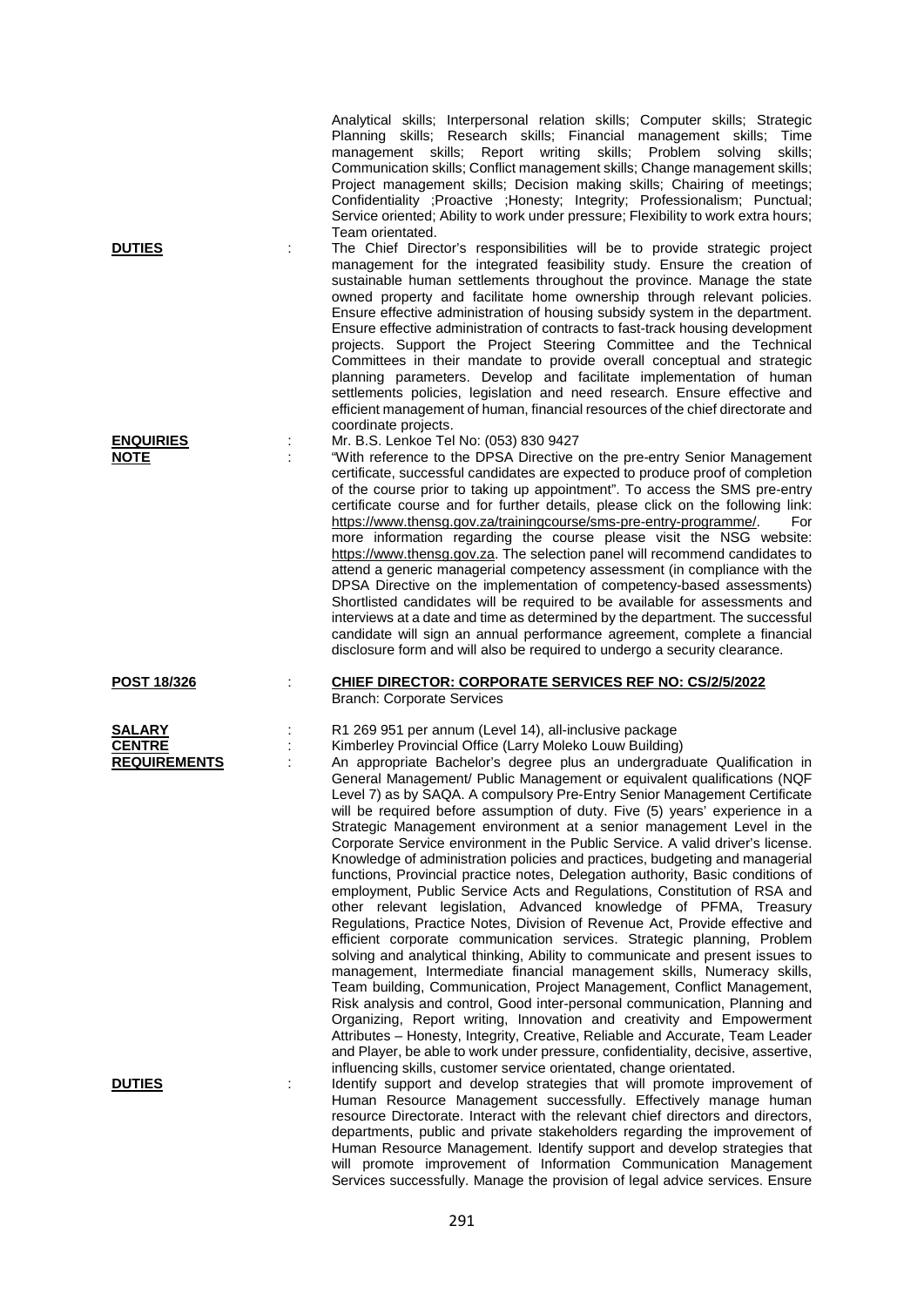| <b>ENQUIRIES</b><br><b>NOTE</b>      | goals and objectives of Communication Services are reached with quality<br>service and economically. Formulate communication strategies. Determine the<br>most effective work Procedures and methods to achieve the Directorate's goals<br>and objectives. Monitor the implementation of office administration and<br>facilities. Ensure effective allocation and utilization of resources of security,<br>office administration and auxiliary services Directorate.<br>Mr. B.S. Lenkoe Tel No: (053) 830 9427<br>"With reference to the DPSA Directive on the pre-entry Senior Management                                                                                                                                                                                                                                                                                                                                                                                                                                                      |
|--------------------------------------|-------------------------------------------------------------------------------------------------------------------------------------------------------------------------------------------------------------------------------------------------------------------------------------------------------------------------------------------------------------------------------------------------------------------------------------------------------------------------------------------------------------------------------------------------------------------------------------------------------------------------------------------------------------------------------------------------------------------------------------------------------------------------------------------------------------------------------------------------------------------------------------------------------------------------------------------------------------------------------------------------------------------------------------------------|
|                                      | certificate, successful candidates are expected to produce proof of completion<br>of the course prior to taking up appointment". To access the SMS pre-entry<br>certificate course and for further details, please click on the following link:<br>https://www.thensg.gov.za/trainingcourse/sms-pre-entry-programme/.<br>For<br>more information regarding the course please visit the NSG website:<br>https://www.thensg.gov.za. The selection panel will recommend candidates to<br>attend a generic managerial competency assessment (in compliance with the<br>DPSA Directive on the implementation of competency-based assessments)<br>Shortlisted candidates will be required to be available for assessments and<br>interviews at a date and time as determined by the department. The successful<br>candidate will sign an annual performance agreement, complete a financial<br>disclosure form and will also be required to undergo a security clearance.                                                                             |
| <b>POST 18/327</b>                   | DIRECTOR: REGIONAL HEADS REF NO: JTG3/5/2022, REF NO:<br>NAM/4/5/2022, REF NO: PKS/5/5/2022 (X3 POSTS)<br><b>Branch: Corporate Services</b>                                                                                                                                                                                                                                                                                                                                                                                                                                                                                                                                                                                                                                                                                                                                                                                                                                                                                                     |
| <b>SALARY</b>                        | R1 073 187 per annum (Level 13), all-inclusive package                                                                                                                                                                                                                                                                                                                                                                                                                                                                                                                                                                                                                                                                                                                                                                                                                                                                                                                                                                                          |
| <b>CENTRE</b><br><b>REQUIREMENTS</b> | Kuruman / De Aar/ Springbok<br>An appropriate Bachelor's Degree in Public Management / Administration. A                                                                                                                                                                                                                                                                                                                                                                                                                                                                                                                                                                                                                                                                                                                                                                                                                                                                                                                                        |
|                                      | minimum of 6-10 years of experience in middle Management with a thorough<br>knowledge of National and Provincial legislations governing the Municipalities.<br>An extensive experience of Local Government and Human Settlements. Ability<br>to work collaboratively with a range of stakeholders in facilitating, enabling<br>advisory or informative capacity. Core competencies: strategic capability and<br>leadership, People management and empowerment, Programmed and project<br>management, financial and change management. A valid driver's license.                                                                                                                                                                                                                                                                                                                                                                                                                                                                                 |
| <b>DUTIES</b>                        | To provide strategic direction and support in the implementation of the mandate<br>of the Department at district and municipal level. Manage the implementation<br>of Human Settlements projects. Oversee and implement human settlements<br>policy direction, housing development, and housing asset management. To<br>implement and coordinate Governance services within the districts. Manage,<br>facilitate, and provide Human Resource management and financial<br>management to the district office. Provide professional planning support to<br>stakeholders. Monitor and support district and local municipalities in the areas<br>of municipal administration and governance, municipal valuations, municipal<br>performance reporting, municipal development planning and infrastructure<br>development.                                                                                                                                                                                                                             |
| <u>ENQUIRIES</u>                     | Mr. B.S. Lenkoe Tel No: (053) 830 9427                                                                                                                                                                                                                                                                                                                                                                                                                                                                                                                                                                                                                                                                                                                                                                                                                                                                                                                                                                                                          |
| NOTE                                 | "With reference to the DPSA Directive on the pre-entry Senior Management<br>certificate, successful candidates are expected to produce proof of completion<br>of the course prior to taking up appointment". To access the SMS pre-entry<br>certificate course and for further details, please click on the following link:<br>https://www.thensg.gov.za/trainingcourse/sms-pre-entry-programme/.<br>For<br>more information regarding the course please visit the NSG website:<br>https://www.thensg.gov.za. The selection panel will recommend candidates to<br>attend a generic managerial competency assessment (in compliance with the<br>DPSA Directive on the implementation of competency-based assessments)<br>Shortlisted candidates will be required to be available for assessments and<br>interviews at a date and time as determined by the department. The successful<br>candidate will sign an annual performance agreement, complete a financial<br>disclosure form and will also be required to undergo a security clearance. |
| <u>POST 18/328</u>                   | DIRECTOR: GENERAL SUPPORT SERVICES REF NO: CS/6/05/22<br><b>Branch: Corporate Services</b>                                                                                                                                                                                                                                                                                                                                                                                                                                                                                                                                                                                                                                                                                                                                                                                                                                                                                                                                                      |
| SALARY<br><b>CENTRE</b>              | R1 073 187 per annum (Level 13), all-inclusive package<br>Kimberley Provincial Office (Larry Moleko Louw Building)                                                                                                                                                                                                                                                                                                                                                                                                                                                                                                                                                                                                                                                                                                                                                                                                                                                                                                                              |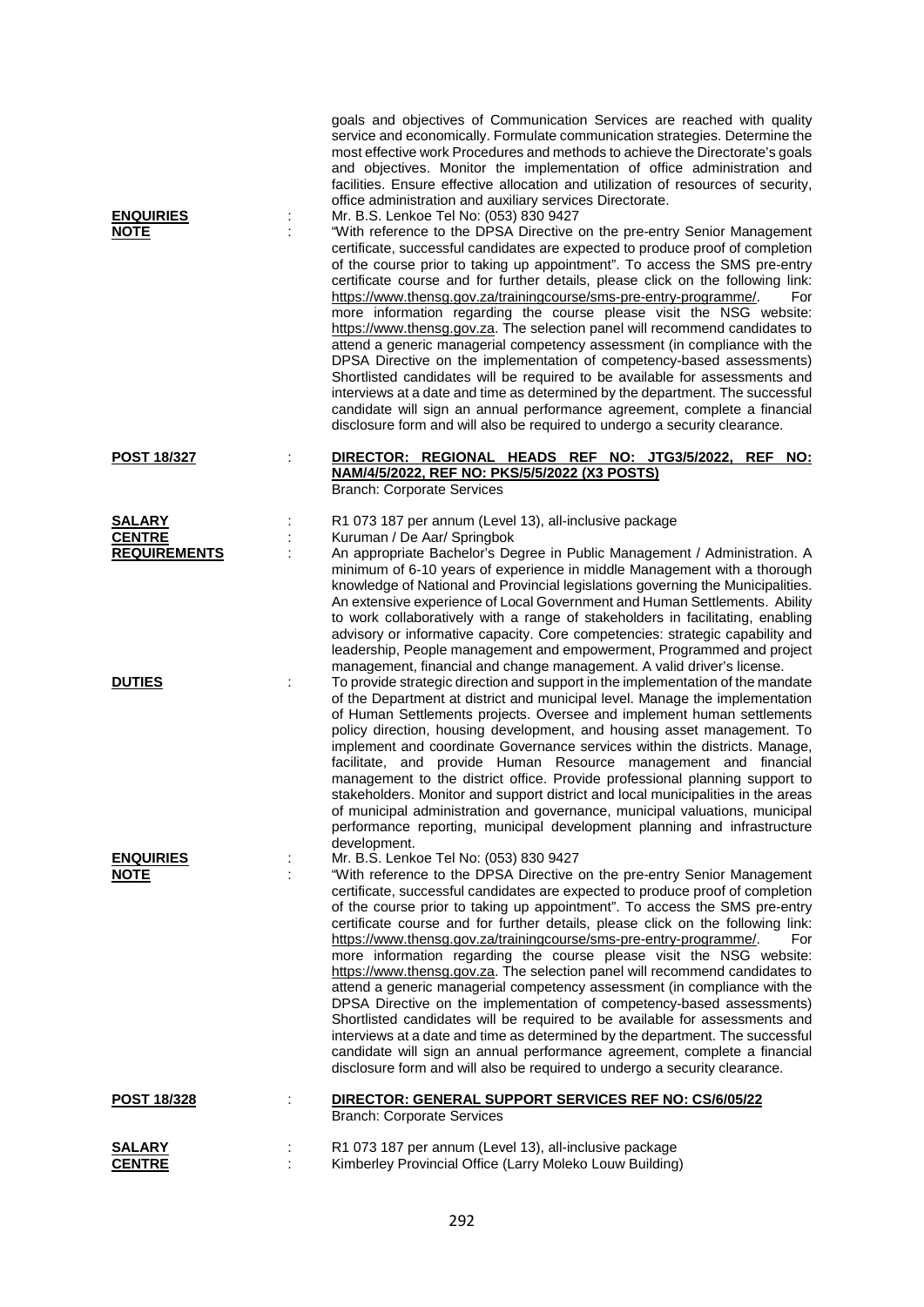| <b>REQUIREMENTS</b>                                   | An appropriate Bachelor's degree in Social Sciences/ Public Management or<br>any equivalent qualification (NQF level 7) plus a minimum of 5 years'<br>experience at a middle/senior managerial level. Computer literacy. Valid<br>Driver's licence. Knowledge of administration policies and practices, budgeting<br>and managerial functions, Provincial practice notes, Delegation authority,<br>Basic conditions of employment, Public Service Acts and Regulations,<br>Constitution of RSA and other relevant legislation, Advanced knowledge of<br>PFMA, Treasury Regulations, Practice Notes, Division of Revenue Act, Provide<br>effective and efficient corporate communication services. Strategic planning,<br>Problem solving and analytical thinking, Ability to communicate and present<br>issues to management, Intermediate financial management skills, Numeracy<br>skills, Team building, Communication, Project Management, Conflict<br>Management, Risk analysis and control, Good inter-personal communication,<br>Planning and Organizing, Report writing, Innovation and creativity and<br>Empowerment Attributes - Honesty, Integrity, Creative, Reliable and Accurate,<br>Team Leader and Player, be able to work under pressure, confidentiality,<br>decisive, assertive, influencing skills, customer service orientated, change<br>orientated. |
|-------------------------------------------------------|---------------------------------------------------------------------------------------------------------------------------------------------------------------------------------------------------------------------------------------------------------------------------------------------------------------------------------------------------------------------------------------------------------------------------------------------------------------------------------------------------------------------------------------------------------------------------------------------------------------------------------------------------------------------------------------------------------------------------------------------------------------------------------------------------------------------------------------------------------------------------------------------------------------------------------------------------------------------------------------------------------------------------------------------------------------------------------------------------------------------------------------------------------------------------------------------------------------------------------------------------------------------------------------------------------------------------------------------------------------------------|
| <b>DUTIES</b>                                         | Manage and facilitate the provisioning of Auxiliary Services and Security<br>Management; Provide IT related business solutions in support of the<br>Departments service delivery; Manage ICT operations pertaining to user<br>support and system maintenance; Manage all IT Service Level Agreements;<br>Effective and efficient management of transport services; of auxiliary services<br>and of departmental resources; Ensure effective marketing of all departmental<br>plans and programmes; Establish effective communication mechanisms for the<br>alignment of all programmes; Formulation, implementation and review of<br>records management policies; Development, implementation and maintenance<br>of file plan and records control schedule as well as the disposal of departmental<br>records and Safety custody and storage of records.                                                                                                                                                                                                                                                                                                                                                                                                                                                                                                                  |
| <b>ENQUIRIES</b><br><b>NOTE</b>                       | Mr. B.S. Lenkoe Tel No: (053) 830 9427<br>"With reference to the DPSA Directive on the pre-entry Senior Management<br>certificate, successful candidates are expected to produce proof of completion<br>of the course prior to taking up appointment". To access the SMS pre-entry<br>certificate course and for further details, please click on the following link:<br>https://www.thensg.gov.za/trainingcourse/sms-pre-entry-programme/.<br>For<br>more information regarding the course please visit the NSG website:<br>https://www.thensg.gov.za. The selection panel will recommend candidates to<br>attend a generic managerial competency assessment (in compliance with the<br>DPSA Directive on the implementation of competency-based assessments)<br>Shortlisted candidates will be required to be available for assessments and<br>interviews at a date and time as determined by the department. The successful<br>candidate will sign an annual performance agreement, complete a financial<br>disclosure form and will also be required to undergo a security clearance.                                                                                                                                                                                                                                                                                 |
| <b>POST 18/329</b>                                    | DIRECTOR: TRADITIONAL AFFAIRS REF NO: TA/7/05/22<br><b>Branch: Traditional Affairs</b>                                                                                                                                                                                                                                                                                                                                                                                                                                                                                                                                                                                                                                                                                                                                                                                                                                                                                                                                                                                                                                                                                                                                                                                                                                                                                    |
| <u>SALARY</u><br><b>CENTRE</b><br><b>REQUIREMENTS</b> | R1 073 187 per annum (Level 13), all-inclusive package<br>Kimberley Provincial Office (Larry Moleko Louw Building)<br>To qualify for the appointment the applicant must be in possession of a<br>Bachelor of Arts Degree in Humanities / Public Management (NQF Level 7)<br>with 5 years' extensive middle management experience in the Public Service.<br>A Valid driver's license is a prerequisite. Extensive knowledge of Traditional<br>leadership environment, relevant legislation, protocol, processes and<br>practices, Information management, Public service related legislation and<br>regulations, PFMA and other related policy prescripts. Extensive Leadership<br>and strategic management skills, Research Skills, Excellent interpretation of<br>policy and legislation (development and processes), Communication and<br>interpersonal skills, Networking and people skills, Planning and organizational<br>skills, Project management skills, Financial Management skills, Diversity<br>management skills, Computer skills, Conflict resolution skills, Problem solving<br>skills, Strategic thinking and decision making skills, Analyzing skills, Excellent<br>report writing skills.                                                                                                                                                               |
| <b>DUTIES</b>                                         | Ensure the establishment of Traditional Institutions and coordinate Houses of<br>Traditional Leadership support in the Northern Cape Province. Provide<br>strategic leadership to the secretariat, Houses of Traditional Leaders and<br>Management. Ensure administrative governance, financial and legislative                                                                                                                                                                                                                                                                                                                                                                                                                                                                                                                                                                                                                                                                                                                                                                                                                                                                                                                                                                                                                                                           |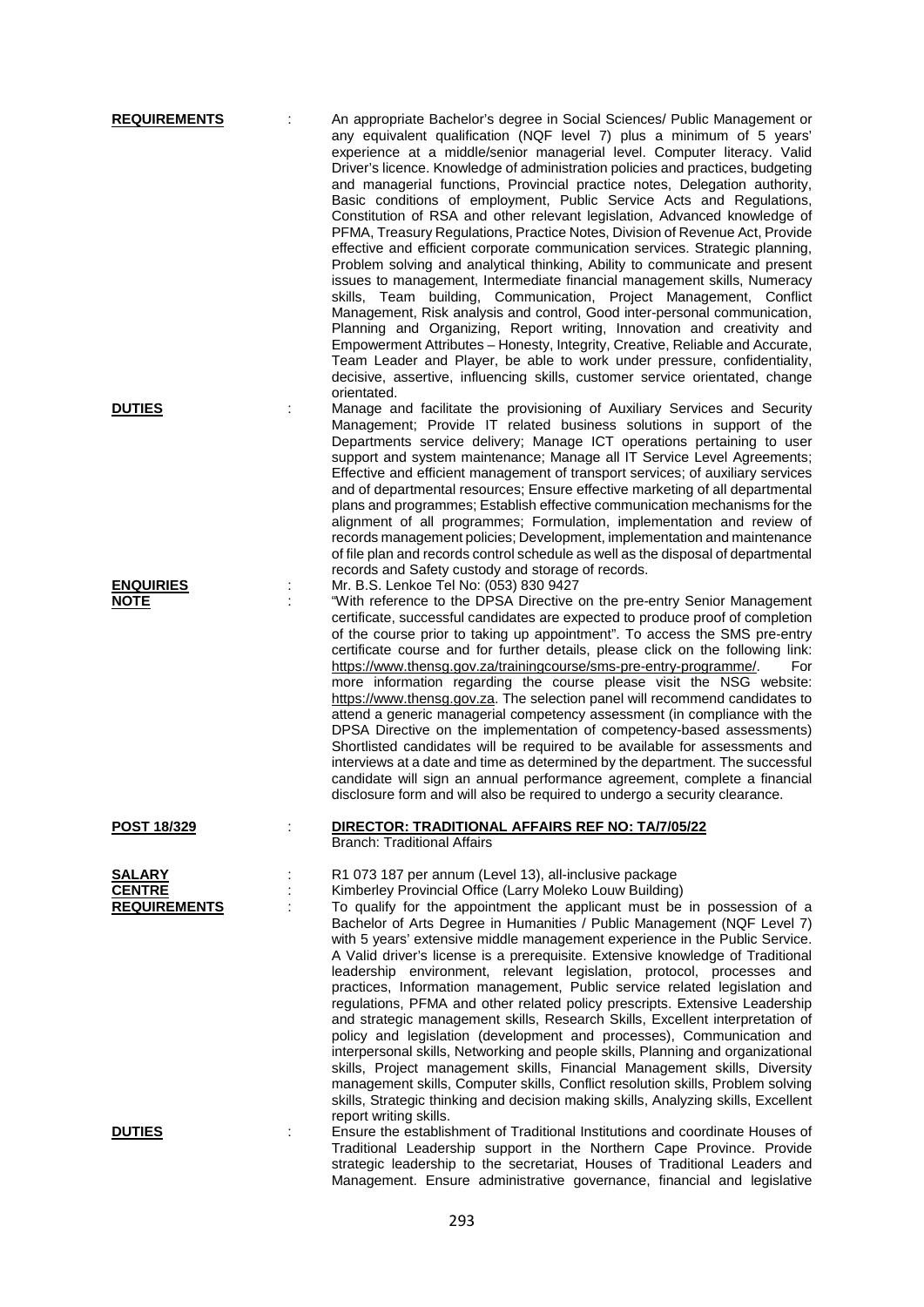support for Traditional Leaders, councils and communities. Provide community development, partnership development and capacity building services to the institution of traditional leaders and communities. To manage, support and direct research with regards to dispute resolution and developmental issues pertaining to traditional leadership and institutions. Oversee administration and financial support to traditional councils. Provide direction and advice on traditional leadership policy, legislation and research as well as monitor the alignment with National legislation and institutional developments. Oversee the implementation of policies, legislation, prescripts and processes pertaining to traditional leadership and institutions. Respond to people's needs and provide services by being, fair, impartial, and without bias. Be development-orientated regarding communities, staff and traditional councils. Promote an institution that is people centered, accountable, responsive and informative. Handle disputes regarding succession, land administration. Oversee research management. Compile the budget and oversee the responsible spending thereof.

**ENQUIRIES** : Mr. B.S. Lenkoe Tel No: (053) 830 9427<br> **NOTE** : "With reference to the DPSA Directive of

"With reference to the DPSA Directive on the pre-entry Senior Management certificate, successful candidates are expected to produce proof of completion of the course prior to taking up appointment". To access the SMS pre-entry certificate course and for further details, please click on the following link: [https://www.thensg.gov.za/trainingcourse/sms-pre-entry-programme/.](https://www.thensg.gov.za/trainingcourse/sms-pre-entry-programme/) For more information regarding the course please visit the NSG website: [https://www.thensg.gov.za.](https://www.thensg.gov.za/) The selection panel will recommend candidates to attend a generic managerial competency assessment (in compliance with the DPSA Directive on the implementation of competency-based assessments) Shortlisted candidates will be required to be available for assessments and interviews at a date and time as determined by the department. The successful candidate will sign an annual performance agreement, complete a financial disclosure form and will also be required to undergo a security clearance.

## **POST 18/330** : **DIRECTOR: HUMAN SETTLEMENTS PROGRAMMES & PROJECT MANAGEMENT REF NO: HS 8/5/22** Branch: Human Settlements

**SALARY** : R1 073 187 per annum (Level 13), all-inclusive package

: Kimberley Provincial Office (Larry Moleko Louw Building)

**REQUIREMENTS** : An undergraduate qualification (NQF 7) in Civil Engineering or in Built Environment. A minimum of 5 years MMS experience in built environment. Knowledge of Financial management; Contract management; Programme and project management; Information management. Public Finance Management Act, Technical knowledge of the built environment, Civil and Construction regulations, Political Environment, Procurement processes and systems, Occupational health and safety, Financial administration processes and systems (WCS), PMBOK Guidelines. Skills: Management skills; Advanced report writing; Advanced communication; Analytical thinking; Strategic planning; Negotiation skills; Programme and project management skills; Organizing and planning; Policy formulation. Ability to work independently. Willing to adapt work schedule in accordance with professional requirements and compelling circumstances. Ability to work effectively and efficiently under pressure. Ability to meet tight deadline whilst delivering excellent results.

**DUTIES** : Manage and coordinate the provision of housing infrastructure to allocated beneficiaries, Manage and coordinate town planning and land survey which includes upgrading of informal settlements within the province. Manage and coordinate provision of infrastructure which include water engineering (design and construction of: bulk water services, connector infrastructures, reticulation systems, water reservoirs, waste water and water treatment works), sewer lines, oxidation ponds, water treatment plant; transport engineering (design and construction: of roads and pavements) and (iii) construction materials. Manage and provide support and coordinate monitoring and evaluation of regional offices in the development and construction of good quality houses, Manage and coordinate the monitoring and evaluation of all human settlement projects during and post implementation thereof. Manage the implementation and monitoring of human settlements development guidelines, processes, standards and strategies: Identify infrastructure and construction management trends and opportunities for businesses processes improvement. Ensure compliance with project processes approved programs and relevant

| <b>SALARY</b>       |  |
|---------------------|--|
| <b>CENTRE</b>       |  |
| <b>REQUIREMENTS</b> |  |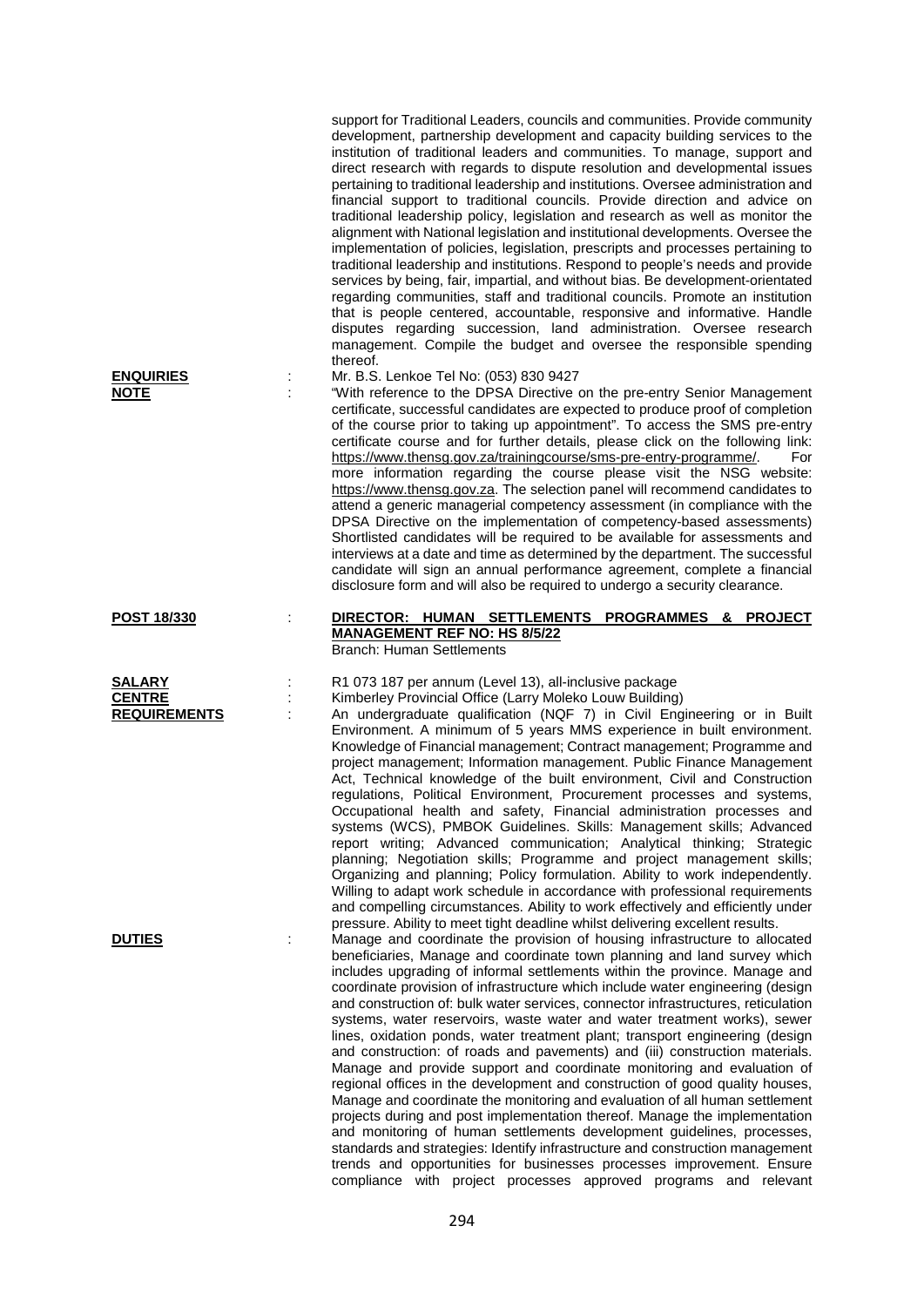| <b>ENQUIRIES</b><br><b>NOTE</b>                       | ċ | framework. Ensure the development and implementation of support tools.<br>Ensure the implementation of sound effective and efficient internal control<br>system. Manage the Directorate. Establish and maintain appropriate internal<br>controls and reporting systems in order to meet performance expectations;<br>Develop and manage the operational plan of the Directorate and report on<br>progress as required; Manage performance and development of employees;<br>Establish, implement and maintain efficient and effective communication<br>arrangements; Compile and submit all required administrative reports; Quality<br>control of work deliver Monitor the budget and expenditures for the Directorate.<br>Mr. B.S. Lenkoe Tel No: (053) 830 9427<br>"With reference to the DPSA Directive on the pre-entry Senior Management<br>certificate, successful candidates are expected to produce proof of completion<br>of the course prior to taking up appointment". To access the SMS pre-entry<br>certificate course and for further details, please click on the following link:<br>https://www.thensg.gov.za/trainingcourse/sms-pre-entry-programme/.<br>For<br>more information regarding the course please visit the NSG website:<br>https://www.thensg.gov.za. The selection panel will recommend candidates to<br>attend a generic managerial competency assessment (in compliance with the<br>DPSA Directive on the implementation of competency-based assessments)<br>Shortlisted candidates will be required to be available for assessments and<br>interviews at a date and time as determined by the department. The successful<br>candidate will sign an annual performance agreement, complete a financial<br>disclosure form and will also be required to undergo a security clearance. |
|-------------------------------------------------------|---|----------------------------------------------------------------------------------------------------------------------------------------------------------------------------------------------------------------------------------------------------------------------------------------------------------------------------------------------------------------------------------------------------------------------------------------------------------------------------------------------------------------------------------------------------------------------------------------------------------------------------------------------------------------------------------------------------------------------------------------------------------------------------------------------------------------------------------------------------------------------------------------------------------------------------------------------------------------------------------------------------------------------------------------------------------------------------------------------------------------------------------------------------------------------------------------------------------------------------------------------------------------------------------------------------------------------------------------------------------------------------------------------------------------------------------------------------------------------------------------------------------------------------------------------------------------------------------------------------------------------------------------------------------------------------------------------------------------------------------------------------------------------------------------------------------------------|
| <b>POST 18/331</b>                                    |   | DIRECTOR: SUPPLY CHAIN MANAGEMENT REF NO: FIN 9/05/22<br>Branch: Office of the Chief Financial Officer                                                                                                                                                                                                                                                                                                                                                                                                                                                                                                                                                                                                                                                                                                                                                                                                                                                                                                                                                                                                                                                                                                                                                                                                                                                                                                                                                                                                                                                                                                                                                                                                                                                                                                               |
| <b>SALARY</b><br><b>CENTRE</b><br><b>REQUIREMENTS</b> |   | R1 073 187 per annum (Level 13), all-inclusive package<br>Kimberley Provincial Office (Larry Moleko Louw Building)<br>A recognized Bachelor's Degree or equivalent three-year qualification (NQF<br>Level 7) as recognized be SAQA, preferably in Supply Chain Management/<br>Business Administration/Logistics/Purchasing<br>Financial<br>Management/<br>Management. A post Graduate Qualification will be an added advantage.<br>Minimum of 5 (five) years' experience middle/senior management level,<br>Minimum 5 (five) years of functional experience at a Supply Chain<br>Management Unit within the Public Sector environment. A valid drivers' license.<br>A compulsory Pre-Entry Senior Management Certificate will be required before<br>assumption of duty.                                                                                                                                                                                                                                                                                                                                                                                                                                                                                                                                                                                                                                                                                                                                                                                                                                                                                                                                                                                                                                              |
| <b>DUTIES</b>                                         |   | Manage an effective and efficient Supply Chain Management. Provide<br>technical advisory services on an array of SCM related issues, exercise control<br>over the entire Supply Chain Management Directorate (Demand, Acquisition,<br>Assets and Contract Management functions). Liaise where necessary with the<br>relevant stakeholders involved with the procurement activities of the<br>Department. Coordinate, compile and manage the timely and correct<br>submission of reports to internal and external stakeholders. Ensure prompt<br>submission of documents to the Chief Financial Officer and Head of<br>Department. Identify and provide training to staff as required. Respond to audit<br>queries. Manage the implementation of risk management strategy with the<br>directorate. Implement and maintain a system of protection of information<br>within the directorate. Preserve the highest standards of honesty, integrity,<br>impartiality and objectivity. Update and maintain SCM policies and procedures.<br>Set performance standards with respect to service delivery, clients and value<br>for money per category demand purchases. Manage and enhance the<br>performance of the SCM Directorate, including implementation of<br>recommendation form audit findings (internal and external audit findings),<br>action plans to mitigate against identified risks. Perform other related functions<br>as may be directed by the Chief Financial Officer.                                                                                                                                                                                                                                                                                                                                   |
| <b>ENQUIRIES</b><br><u>NOTE</u>                       |   | Mr. B.S. Lenkoe Tel No: (053) 830 9427<br>"With reference to the DPSA Directive on the pre-entry Senior Management<br>certificate, successful candidates are expected to produce proof of completion<br>of the course prior to taking up appointment". To access the SMS pre-entry<br>certificate course and for further details, please click on the following link:<br>https://www.thensg.gov.za/trainingcourse/sms-pre-entry-programme/.<br>For<br>more information regarding the course please visit the NSG website:<br>https://www.thensg.gov.za. The selection panel will recommend candidates to<br>attend a generic managerial competency assessment (in compliance with the<br>DPSA Directive on the implementation of competency-based assessments)                                                                                                                                                                                                                                                                                                                                                                                                                                                                                                                                                                                                                                                                                                                                                                                                                                                                                                                                                                                                                                                       |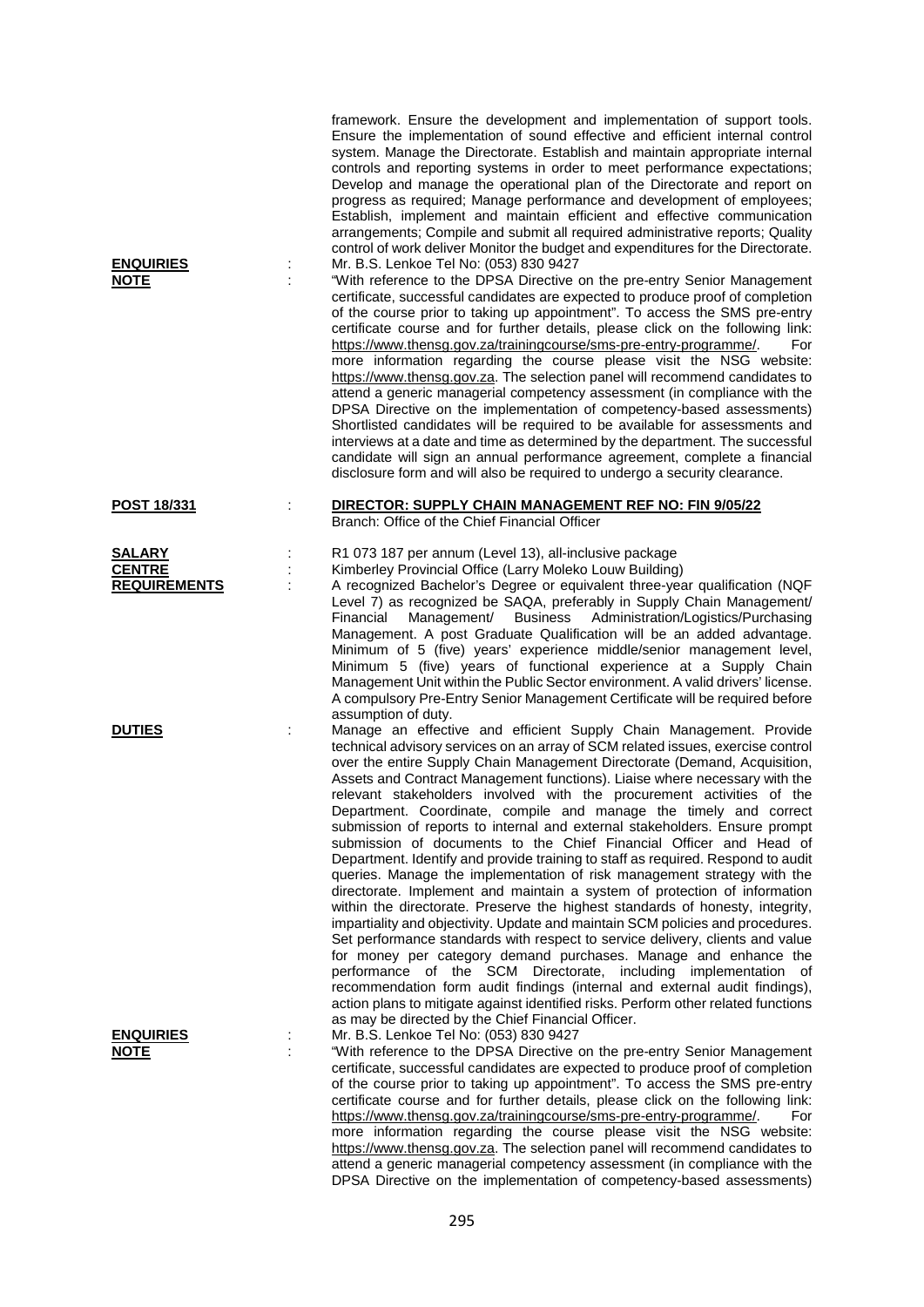Shortlisted candidates will be required to be available for assessments and interviews at a date and time as determined by the department. The successful candidate will sign an annual performance agreement, complete a financial disclosure form and will also be required to undergo a security clearance.

### **OTHER POSTS**

| POST 18/332                                           | CHIEF CONSTRUCTION PROJECT MANAGER GRADE A: REF NO:<br>HS10/05/22<br>Branch: Human Settlements and Projects                                                                                                                                                                                                                                                                                                                                                                                                                                                                                                                                                                                                                                                                                                                                                                                                                                                                                                                                                                                                                                                                                                                                                                                                                                                                                                                                                                                                                                                                                                                                                                                                                                                                                                                                                                                                                                                                                                                                      |
|-------------------------------------------------------|--------------------------------------------------------------------------------------------------------------------------------------------------------------------------------------------------------------------------------------------------------------------------------------------------------------------------------------------------------------------------------------------------------------------------------------------------------------------------------------------------------------------------------------------------------------------------------------------------------------------------------------------------------------------------------------------------------------------------------------------------------------------------------------------------------------------------------------------------------------------------------------------------------------------------------------------------------------------------------------------------------------------------------------------------------------------------------------------------------------------------------------------------------------------------------------------------------------------------------------------------------------------------------------------------------------------------------------------------------------------------------------------------------------------------------------------------------------------------------------------------------------------------------------------------------------------------------------------------------------------------------------------------------------------------------------------------------------------------------------------------------------------------------------------------------------------------------------------------------------------------------------------------------------------------------------------------------------------------------------------------------------------------------------------------|
| <b>SALARY</b><br><b>CENTRE</b><br><b>REQUIREMENTS</b> | R1 058 469.per annum, (all-inclusive salary package OSD)<br>Kimberley Provincial Office (Larry Moleko Louw Building)<br>A relevant Bachelor's degree or equivalent qualification in a technical field/the<br>Built Environment with a minimum of 6 years post qualifications professional<br>experience is required, Professional registration with the South African Council<br>for Project and Construction Management Professions (SACPCMP) is<br>compulsory. A valid driver's license and the ability/willingness to travel are<br>essential. Extensive understanding of the NEC, JBCC and GCC form of<br>contract. Knowledge of programme and project management, Project design<br>and analysis, legal and operational compliance as well as the creation of a<br>high-performance culture, Communication skills, Problem-solving and analysis<br>skills, Decision making and conflict management skills, Research and<br>development, Strategic capability and leadership, Financial management and                                                                                                                                                                                                                                                                                                                                                                                                                                                                                                                                                                                                                                                                                                                                                                                                                                                                                                                                                                                                                                       |
| <b>DUTIES</b>                                         | computer skills, Negotiation skills. Applicable legislation and prescripts in the<br>Project Management field, Civil and Construction industries.<br>Technical specification and evaluation of professional service providers' and<br>contractors' bids in terms of project specification, scope of works, general<br>condition of contract, bill of quantities, EPWP requirements and Occupational<br>Health and Safety Act. Ensure that construction projects are implemented in<br>line with the NHBRC requirements and standards, Manage construction<br>projects on his/her own, ranging from large-scale capital projects, to<br>maintenance projects and service contracts, Ensure that the needs of clients<br>are well interpreted into manageable scopes of work, Coordinate the work of<br>various professionals to ensure the required design and documentation quality<br>as well as delivery is in accordance with project execution plans, Coordinate<br>all internal resources required to ensure the bidding process for appointment<br>of contractors, Conduct technical inspections and integrity surveys on various<br>construction assets, Ensure that appointed consultants manage the quality of<br>work within their professional scope and responsibility, Ensure that contractors<br>timeously receive all relevant specifications and details to construct, Adjudicate<br>all applications of variation orders and extensions of time, and make<br>recommendations to the approving authority within the Department, Process<br>all interim monthly payments as per the conditions of contract and in line with<br>Government's commitment to pay invoices timeously, Prepare and submit<br>project information to be filed to the Head of Directorate Secure all required<br>funding for the projects through internal set processes, Ensure that project<br>information is filed appropriately for easy access during audit, Cultivate a<br>culture of good working relationships with fellow colleagues within the |
| <b>ENQUIRIES</b><br><b>NOTE</b>                       | Department, Adhere to conditions of Occupational Health and Safety, Conduct<br>research on new best practices of materials, techniques and methods, Ensure<br>delivery of projects within parameters of time and cost to establish and promote<br>effective relationships with clients, Provide expert advice to the Department.<br>Monitor the performance of Project Managers under his/her supervision,<br>Mentor, develop and offer technical support to improve performance.<br>Mr. G.A Booysen Tel No: (053) 830 9531<br>"With reference to the DPSA Directive on the pre-entry Senior Management<br>certificate, successful candidates are expected to produce proof of completion<br>of the course prior to toking up appointment". To access the CMC pro optru                                                                                                                                                                                                                                                                                                                                                                                                                                                                                                                                                                                                                                                                                                                                                                                                                                                                                                                                                                                                                                                                                                                                                                                                                                                                          |

**I** Management of of completion of the course prior to taking up appointment". To access the SMS pre-entry certificate course and for further details, please click on the following link: [https://www.thensg.gov.za/trainingcourse/sms-pre-entry-programme/.](https://www.thensg.gov.za/trainingcourse/sms-pre-entry-programme/) For more information regarding the course please visit the NSG website: [https://www.thensg.gov.za.](https://www.thensg.gov.za/) The selection panel will recommend candidates to attend a generic managerial competency assessment (in compliance with the DPSA Directive on the implementation of competency-based assessments) Shortlisted candidates will be required to be available for assessments and interviews at a date and time as determined by the department. The successful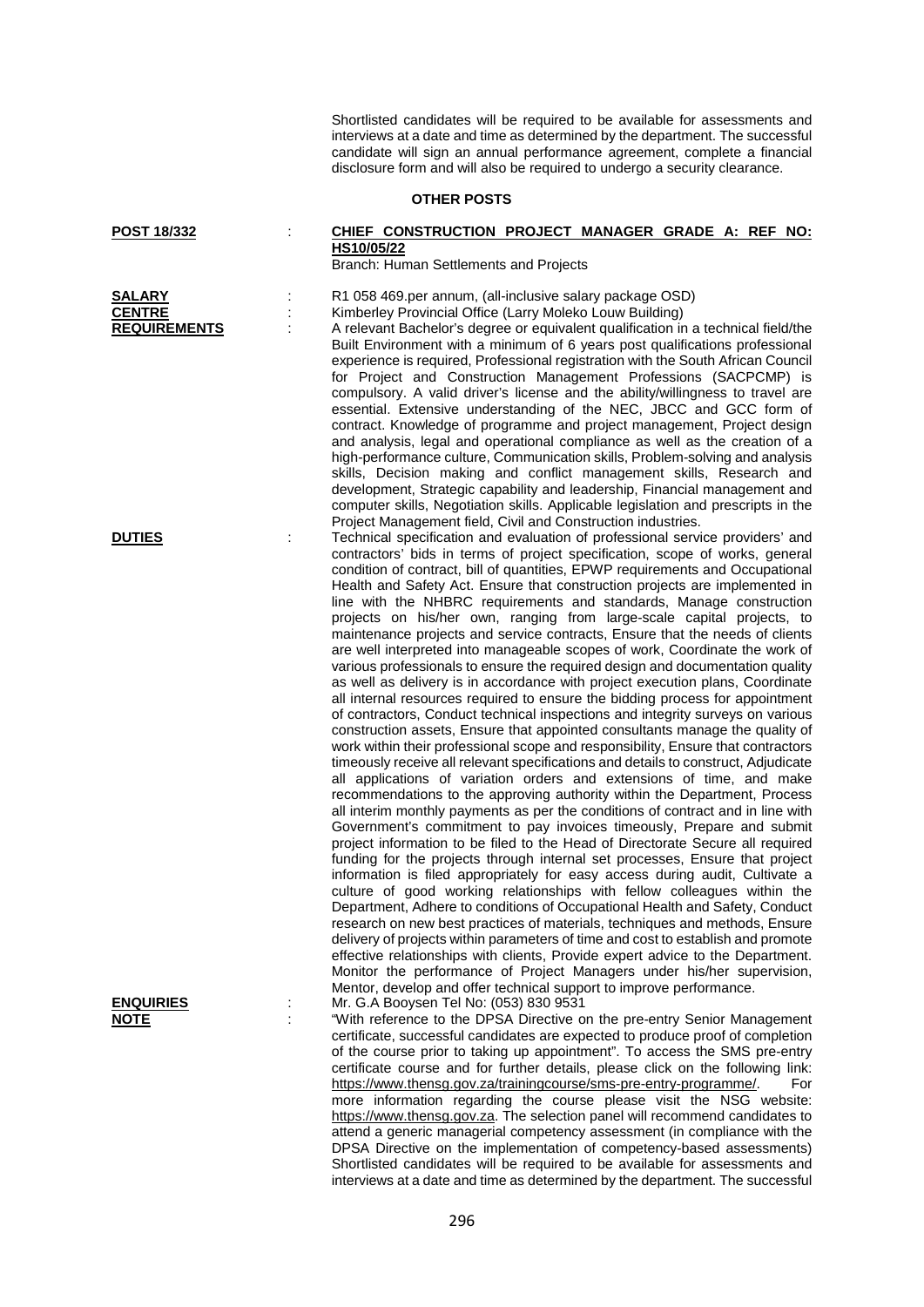|                                                       | candidate will sign an annual performance agreement, complete a financial<br>disclosure form and will also be required to undergo a security clearance.                                                                                                                                                                                                                                                                                                                                                                                                                                                                                                                                                                                                                                                                                                                                                                                                                                                                                                                                                                                                                                                                                                                                                                                                                                                                                                                                                                                                                                               |
|-------------------------------------------------------|-------------------------------------------------------------------------------------------------------------------------------------------------------------------------------------------------------------------------------------------------------------------------------------------------------------------------------------------------------------------------------------------------------------------------------------------------------------------------------------------------------------------------------------------------------------------------------------------------------------------------------------------------------------------------------------------------------------------------------------------------------------------------------------------------------------------------------------------------------------------------------------------------------------------------------------------------------------------------------------------------------------------------------------------------------------------------------------------------------------------------------------------------------------------------------------------------------------------------------------------------------------------------------------------------------------------------------------------------------------------------------------------------------------------------------------------------------------------------------------------------------------------------------------------------------------------------------------------------------|
| POST 18/333                                           | <b>ENGINEER (PRODUCTION) GRADE A: REF NO: HS 11/05/22</b><br>Branch: Human Settlements and Projects                                                                                                                                                                                                                                                                                                                                                                                                                                                                                                                                                                                                                                                                                                                                                                                                                                                                                                                                                                                                                                                                                                                                                                                                                                                                                                                                                                                                                                                                                                   |
| <b>SALARY</b><br><b>CENTRE</b><br><b>REQUIREMENTS</b> | R728 829 per annum, (all-inclusive salary package OSD)<br>Kimberley Provincial Office (Larry Moleko Louw Building)<br>A BSc or BEng in Civil Engineering. Compulsory registration as a Professional<br>Engineer (Pr Eng.) with the Engineering Council of South Africa (ECSA). A<br>minimum of 3 years post qualifications professional experience is required.<br>experience in various fields of civil engineering which include but not limited to:<br>(i) geotechnical investigations and designs; (ii) water engineering (design and<br>construction of: bulk water services, connector infrastructures, reticulation<br>systems, water reservoirs, waste water and water treatment works), sewer<br>lines, oxidation ponds, water treatment plant; transport engineering (design<br>and construction: of roads and pavements) and (iii) construction materials.<br>Exposure to the main contracts used in the civil engineering industry. Good<br>understanding of the CIDB standard for uniformity. Knowledge of the<br>Infrastructure Delivery Management System (IDMS) and Standard for<br>Infrastructure Delivery and Procurement Management (SIPDM) will be an<br>added advantage. Good communication skills. Excellent technical report<br>writing and presentation skills are required. Innovative problem solving ability<br>and ability to work independently. Applied knowledge of all relevant Built<br>Environment legislative/regulatory requirements of National and International<br>standards. A valid driver's license and the ability/willingness to travel are<br>essential. |
| <b>DUTIES</b>                                         | Provide inputs to other professionals with tender administration, evaluate<br>infrastructure business plans and prepare submissions to justify funds for<br>infrastructure projects under supervision of a chief engineer. Conduct technical<br>inspections and integrity surveys on various civil engineering assets. Conduct<br>quality control over the work of consultants and contractors during the<br>execution phase of projects. Assist project managers in resolving technical<br>disputes arising at different stages of the project. Review and audit final<br>professional civil engineering accounts and construction contract final<br>accounts. Accept responsibility for the development, implementation, review<br>and regular updating of standardised civil engineering practice manuals for the<br>Department. Undertake in-house designs, documentation and implementation<br>of minor projects.                                                                                                                                                                                                                                                                                                                                                                                                                                                                                                                                                                                                                                                                                |
| <b>ENQUIRIES</b>                                      | Mr. G.A Booysen Tel No: (053) 830 9531                                                                                                                                                                                                                                                                                                                                                                                                                                                                                                                                                                                                                                                                                                                                                                                                                                                                                                                                                                                                                                                                                                                                                                                                                                                                                                                                                                                                                                                                                                                                                                |
| <b>POST 18/334</b>                                    | <b>CONSTRUCTION PROJECT MANAGER (PRODUCTION) GRADE A REF</b><br>NO: HS 12/05/22<br>Branch: Human Settlements and Projects                                                                                                                                                                                                                                                                                                                                                                                                                                                                                                                                                                                                                                                                                                                                                                                                                                                                                                                                                                                                                                                                                                                                                                                                                                                                                                                                                                                                                                                                             |
| <b>SALARY</b><br><b>CENTRE</b><br><b>REQUIREMENTS</b> | R728 829 per annum, (all-inclusive salary package OSD)<br>Kimberley Provincial Office (Larry Moleko Louw Building)<br>A relevant Bachelor's degree or equivalent qualification in a technical field/the<br>Built Environment with minimum of 3 years post qualifications professional<br>experience is required, Compulsory registration with the SACPCMP as a<br>Professional Construction Manager, A valid driver's licence, Computer literacy.<br>Knowledge and understanding of the following Acts: The Public Finance<br>Management Act, Occupational Health and Safety Act as well as Building<br>Regulations and Environmental Conservation Act, Knowledge<br>and<br>understanding of the Government Procurement System, Good planning,<br>financial and budget skills, Sound analytical and good written and verbal<br>communication skills, Knowledge and understanding of the NEC, JBCC and                                                                                                                                                                                                                                                                                                                                                                                                                                                                                                                                                                                                                                                                                                 |
| <b>DUTIES</b>                                         | GCC form of contract.<br>Contribute to project initiation, scope definition and scope change control for<br>envisaged projects, Provide inputs to other professionals with tender<br>administration, Full project management function, cost, quality and time<br>control, Manage project cost estimates and control changes in line with<br>allocated budgets, Plan and attend project meetings during the project phases,<br>Assist with the compilation of project documentation to support project<br>processes, Implement project administration processes according to<br>Government requirements, Ensure implementation of procurement activities<br>and adherence thereof to Government policies, Provide assistance in                                                                                                                                                                                                                                                                                                                                                                                                                                                                                                                                                                                                                                                                                                                                                                                                                                                                        |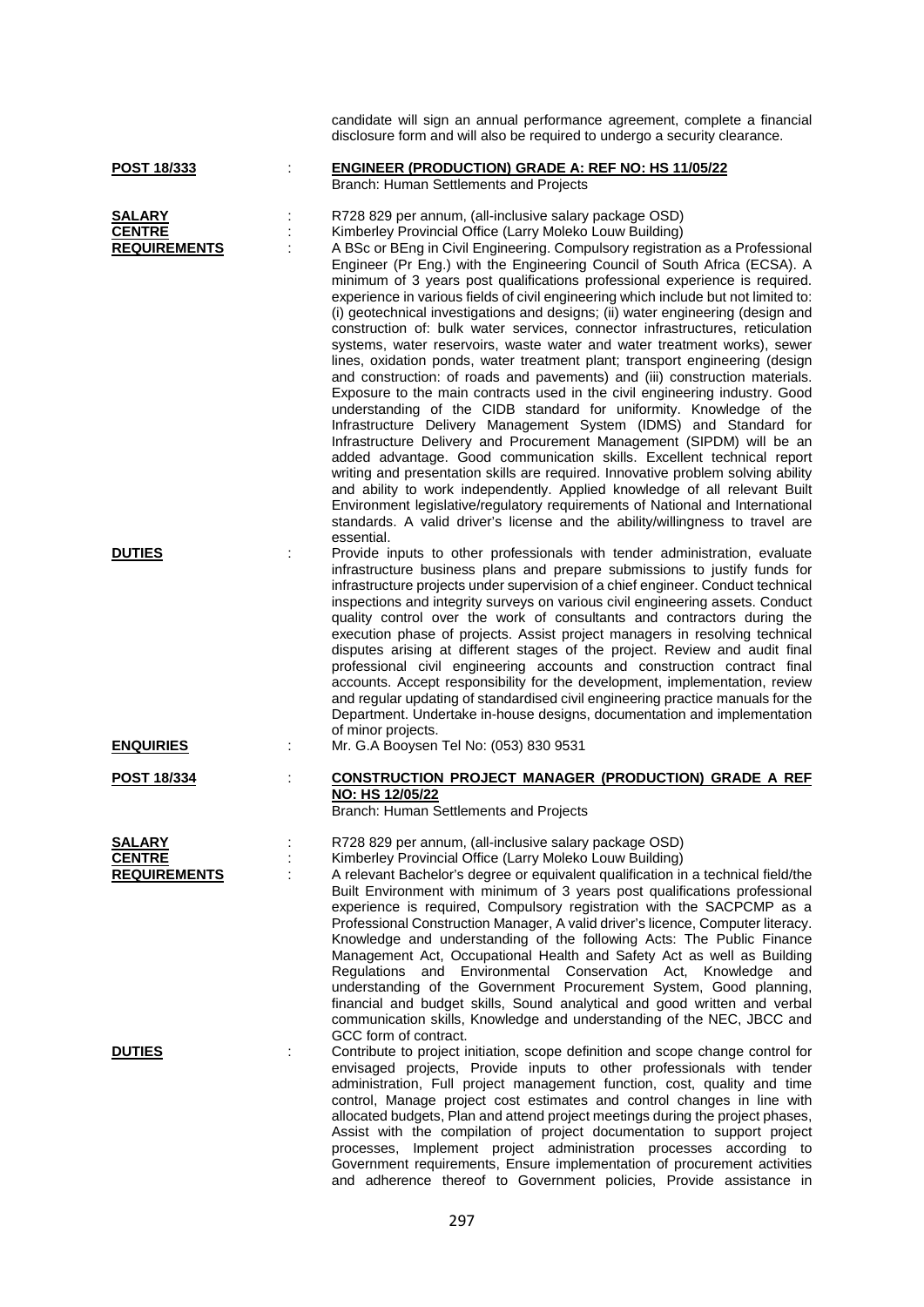| <b>ENQUIRIES</b>                                      |   | implementing and assuring that project execution is in accordance with the<br>approved project norms and time schedules, Support the project environment<br>and activities to ensure that project objectives are delivered timeously, Manage<br>engage in multidisciplinary construction teams regarding<br>the<br>and<br>construction/maintenance of facilities, Ensure that construction projects are<br>implemented and executed as envisaged in the acquisition/procurement plan<br>and that high quality projects are delivered within time, cost and quality<br>framework. Conduct technical inspections and integrity surveys on various<br>construction assets. Manage day to day operational aspects of a project and<br>scope. Effectively apply methodology and enforce project standards to<br>minimise risk on projects. Report project progress to Chief Construction Project<br>Manager.<br>Mr. B.S. Lenkoe Tel No: (053) 830 9427                                                                                                                                                                                                                                                                                                                                                                                                                                                                                                                                                                                                                          |
|-------------------------------------------------------|---|----------------------------------------------------------------------------------------------------------------------------------------------------------------------------------------------------------------------------------------------------------------------------------------------------------------------------------------------------------------------------------------------------------------------------------------------------------------------------------------------------------------------------------------------------------------------------------------------------------------------------------------------------------------------------------------------------------------------------------------------------------------------------------------------------------------------------------------------------------------------------------------------------------------------------------------------------------------------------------------------------------------------------------------------------------------------------------------------------------------------------------------------------------------------------------------------------------------------------------------------------------------------------------------------------------------------------------------------------------------------------------------------------------------------------------------------------------------------------------------------------------------------------------------------------------------------------|
| <u>POST 18/335</u>                                    |   | <b>ENGINEER (PRODUCTION) GRADE A: REF NO: HS 13/05/22</b><br><b>Branch: Human Settlements</b>                                                                                                                                                                                                                                                                                                                                                                                                                                                                                                                                                                                                                                                                                                                                                                                                                                                                                                                                                                                                                                                                                                                                                                                                                                                                                                                                                                                                                                                                              |
| <b>SALARY</b><br><b>CENTRE</b><br><b>REQUIREMENTS</b> | ÷ | R728 829 per annum, (all-inclusive salary package OSD)<br>Provincial Office (Kimberley)<br>A BSc or BEng in Civil Engineering. Compulsory registration as a Professional<br>Engineer (Pr Eng.) with the Engineering Council of South Africa (ECSA). A<br>minimum of 3 years post qualifications professional experience is required.<br>experience in various fields of civil engineering which include but not limited to:<br>(i) geotechnical investigations and designs; (ii) water engineering (design and<br>construction of: bulk water services, connector infrastructures, reticulation<br>systems, water reservoirs, waste water and water treatment works), sewer<br>lines, oxidation ponds, water treatment plant; transport engineering (design<br>and construction: of roads and pavements) and (iii) construction materials.<br>Exposure to the main contracts used in the civil engineering industry. Good<br>understanding of the CIDB standard for uniformity. Knowledge of the<br>Infrastructure Delivery Management System (IDMS) and Standard for<br>Infrastructure Delivery and Procurement Management (SIPDM) will be an<br>added advantage. Good communication skills. Excellent technical report<br>writing and presentation skills are required. Innovative problem solving ability<br>and ability to work independently. Applied knowledge of all relevant Built<br>Environment legislative/regulatory requirements of National and International<br>standards. A valid driver's license and the ability/willingness to travel are<br>essential. |
| <b>DUTIES</b>                                         |   | Provide inputs to other professionals with tender administration, evaluate<br>infrastructure business plans and prepare submissions to justify funds for<br>infrastructure projects under supervision of a chief engineer. Conduct technical<br>inspections and integrity surveys on various civil engineering assets. Conduct<br>quality control over the work of consultants and contractors during the<br>execution phase of projects. Assist project managers in resolving technical<br>disputes arising at different stages of the project. Review and audit final<br>professional civil engineering accounts and construction contract final<br>accounts. Accept responsibility for the development, implementation, review<br>and regular updating of standardised civil engineering practice manuals for the<br>Department. Undertake in-house designs, documentation and implementation<br>of minor projects.                                                                                                                                                                                                                                                                                                                                                                                                                                                                                                                                                                                                                                                     |
| <b>ENQUIRIES</b>                                      |   | Mr. G.A Booysen Tel No: (053) 830 9531                                                                                                                                                                                                                                                                                                                                                                                                                                                                                                                                                                                                                                                                                                                                                                                                                                                                                                                                                                                                                                                                                                                                                                                                                                                                                                                                                                                                                                                                                                                                     |
| POST 18/336                                           |   | DEPUTY DIRECTOR HOUSING RESEARCH AND POLICY REF NO: HS<br>14/05/2022<br><b>Branch: Human Settlements</b>                                                                                                                                                                                                                                                                                                                                                                                                                                                                                                                                                                                                                                                                                                                                                                                                                                                                                                                                                                                                                                                                                                                                                                                                                                                                                                                                                                                                                                                                   |
| <b>SALARY</b><br><b>CENTRE</b><br><b>REQUIREMENTS</b> |   | R744 255 per annum, (all Inclusive remuneration package)<br>Provincial Office (Larry Moleko Building)<br>The competent and qualified individual to facilitate the development of human<br>settlements policy and research output and provide advice and support for<br>sustainable human settlements. The successful incumbent must have strong<br>analytical and problem-solving abilities and must be willing to travel for work as<br>required. An appropriate post-graduate (or higher qualification) in fields related<br>to the Built Environment, Social Sciences, Economics or Human Geography;<br>A minimum of 5 years management level working experience of policy analysis<br>and/or research in any of the following fields: Social Sciences, Built<br>Environment, Human Geography, Economics or Human Settlements; A valid                                                                                                                                                                                                                                                                                                                                                                                                                                                                                                                                                                                                                                                                                                                                  |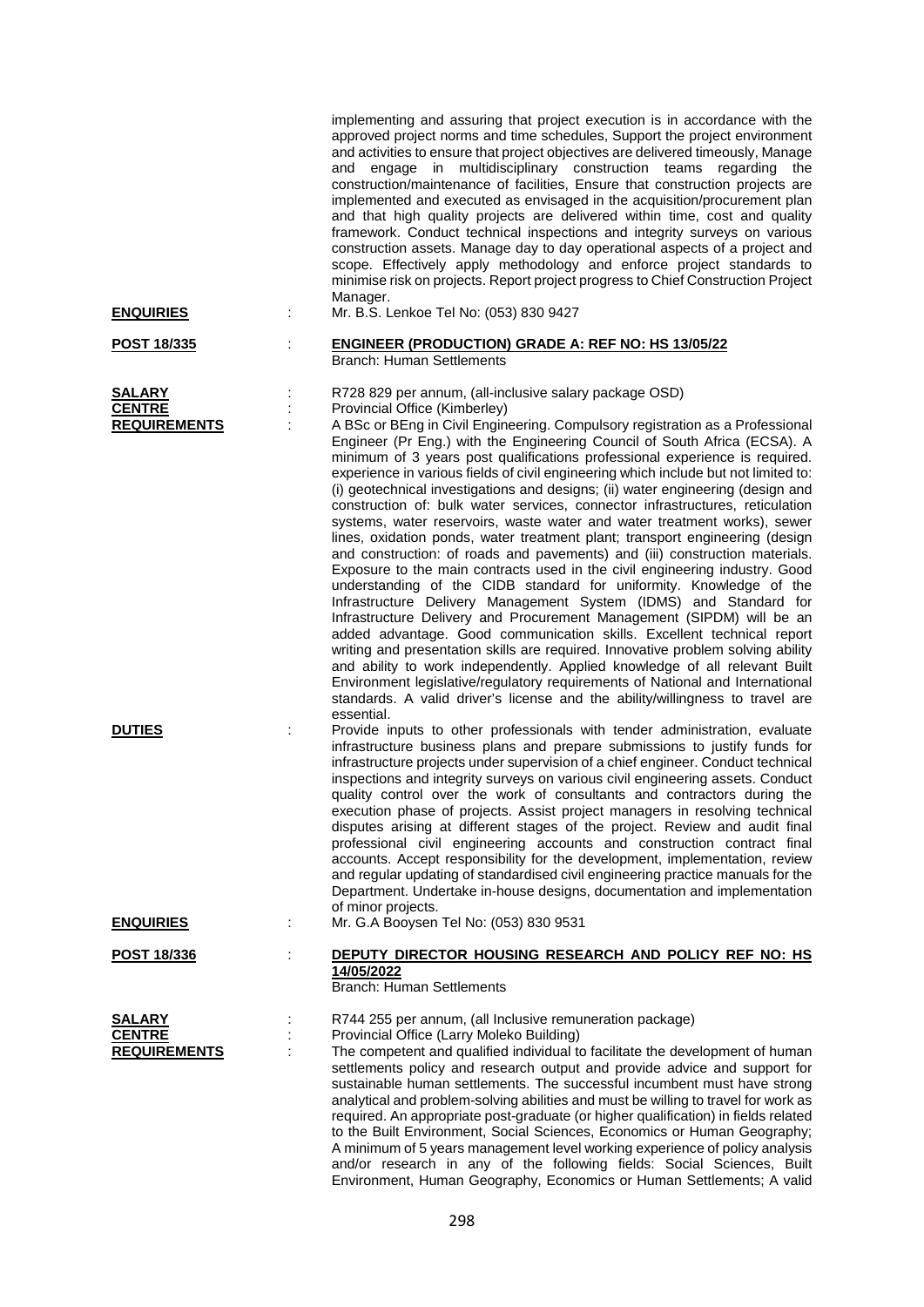| <b>DUTIES</b>                                         | (Code B or higher) driving license. A Master's Degree in relevant field of Built<br>Environment, Social Sciences, Economics or Human Geography; Knowledge<br>and experience in: Research and managing research or policy development<br>projects; Sustainability initiatives and policies within the built environment;<br>Human settlements and/or local government legislation and policies, will<br>serves as an advantage. Proven knowledge in: Relevant public service<br>legislation, policies, guidelines with focuses on human settlements, local<br>government or related; Applying qualitative and quantitative research methods<br>and policy development processes. Excellent skills in: Project management<br>and<br>administration;<br>Research;<br>Presentation<br>and<br>report-writing;<br>Communication; Computer literacy in MS Office, Internet, Intranet and other<br>relevant software packages. Ability to: Operate at a strategic level and manage<br>engagements with stakeholders and partners; Advise and support government<br>departments and municipalities on human settlements policy and research<br>when requested; Work effectively both as part of a team and independently.<br>Must be detail conscious, goal driven, adaptable and a team player.<br>Provide information on and interpretation of human settlement policies and<br>relevant legislation; Design and conduct human settlements research projects<br>that meet the research objectives of the Directorate, Chief Directorate, and the<br>Department; Facilitate the development of human settlement policies, policy<br>review processes, and policy guidelines in line with relevant human settlements<br>legislation; Establish and maintain networks, partnerships, reference groups<br>and consultation processes as necessary to support policy and research;<br>Facilitate the dissemination of relevant human settlements policy and research<br>outputs/information to relevant stakeholders; People and Operational |
|-------------------------------------------------------|----------------------------------------------------------------------------------------------------------------------------------------------------------------------------------------------------------------------------------------------------------------------------------------------------------------------------------------------------------------------------------------------------------------------------------------------------------------------------------------------------------------------------------------------------------------------------------------------------------------------------------------------------------------------------------------------------------------------------------------------------------------------------------------------------------------------------------------------------------------------------------------------------------------------------------------------------------------------------------------------------------------------------------------------------------------------------------------------------------------------------------------------------------------------------------------------------------------------------------------------------------------------------------------------------------------------------------------------------------------------------------------------------------------------------------------------------------------------------------------------------------------------------------------------------------------------------------------------------------------------------------------------------------------------------------------------------------------------------------------------------------------------------------------------------------------------------------------------------------------------------------------------------------------------------------------------------------------------------------------------------------------------------------|
| <b>ENQUIRIES</b>                                      | management.<br>Mr. G.A Booysen Tel No: (053) 830 9531                                                                                                                                                                                                                                                                                                                                                                                                                                                                                                                                                                                                                                                                                                                                                                                                                                                                                                                                                                                                                                                                                                                                                                                                                                                                                                                                                                                                                                                                                                                                                                                                                                                                                                                                                                                                                                                                                                                                                                            |
| <b>POST 18/337</b>                                    | <b>DEPUTY DIRECTOR HOUSING PLANNING REF NO: HS 15/05/2022</b><br><b>Branch: Human Settlements</b>                                                                                                                                                                                                                                                                                                                                                                                                                                                                                                                                                                                                                                                                                                                                                                                                                                                                                                                                                                                                                                                                                                                                                                                                                                                                                                                                                                                                                                                                                                                                                                                                                                                                                                                                                                                                                                                                                                                                |
| <b>SALARY</b><br><b>CENTRE</b><br><b>REQUIREMENTS</b> | R744 255 per annum, (all Inclusive remuneration package)<br>Provincial Office (Larry Moleko Building)<br>Applicants must be in possession of a Degree/B Tech Degree in Town and<br>Regional Planning coupled with a minimum of 3 years junior<br>management/middle management experience. Registration with SACPLAN as<br>Professional Planner. A valid driver's license. Competencies: Knowledge of<br>strategic planning; Planning legislation and process; Public service reporting<br>and procedures and work environment; Knowledge of Extensive knowledge of<br>housing legislation & policies and development processes; Public Service<br>Regulations; Public Service Act; Municipal Policies; PFMA and MFMA;<br>Housing Act and Housing Code; Ability to understand and comply with<br>resolution; Analytical and Strategic thinking skills; Report writing, Presentation<br>and Facilitation skills; Financial management skills; Project management skills;<br>Communication skills; Application of policy and Research skills; Computer<br>literacy; Time management skills; Good interpersonal relations; Understanding<br>of strategic planning and budgetary processes; Innovative and strategic<br>thinker; Willing to learn and travelling; Independent; Client/customer focus<br>(both internal & external); Work under pressure; Flexible and open to<br>challenge; Service orientated; Integrity; Quick thinker. Must be detail                                                                                                                                                                                                                                                                                                                                                                                                                                                                                                                                                                              |
| <b>DUTIES</b>                                         | conscious, goal driven, adaptable and a team player.<br>Review of the multi-year housing development plan in accordance with the<br>National Housing guidelines; Develop basic service provision plans for<br>identified municipalities with informal settlements; Coordinate support to the<br>municipalities in developing and review municipal housing sector plans;<br>Maximize the horizontal and vertical linkages with relevant role players in all<br>three spheres of government in relation to integrated planning; Develop and<br>maintain the project pipeline Research, develop and implement policies and<br>procedures for the sub-directorate; Fulfil and ensure compliance including<br>adherence with all management and administrative processes within the<br>directorate; Manage effective and efficient utilization of human and financial<br>resources.                                                                                                                                                                                                                                                                                                                                                                                                                                                                                                                                                                                                                                                                                                                                                                                                                                                                                                                                                                                                                                                                                                                                                   |
| <u>ENQUIRIES</u>                                      | Mr. G.A Booysen Tel No: (053) 830 9531                                                                                                                                                                                                                                                                                                                                                                                                                                                                                                                                                                                                                                                                                                                                                                                                                                                                                                                                                                                                                                                                                                                                                                                                                                                                                                                                                                                                                                                                                                                                                                                                                                                                                                                                                                                                                                                                                                                                                                                           |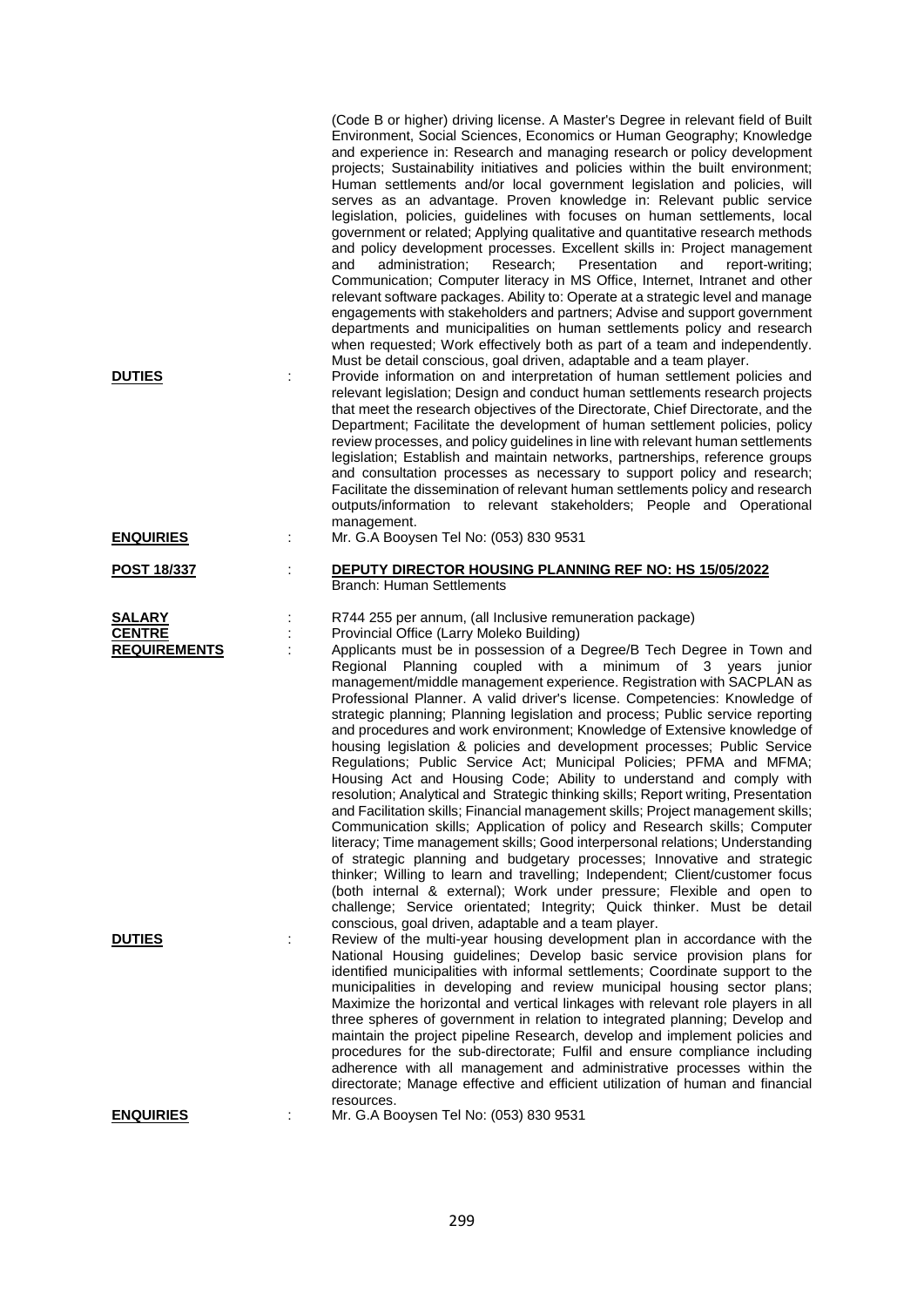| POST 18/338         |   | DEPUTY DIRECTOR: COMPLIANCE & CONTRACT MANAGEMENT REF                                                                                                      |
|---------------------|---|------------------------------------------------------------------------------------------------------------------------------------------------------------|
|                     |   | NO: FIN 16/05/22<br>Branch: Supply Chain Management                                                                                                        |
|                     |   |                                                                                                                                                            |
| <b>SALARY</b>       |   | R744 255 per annum (Level 11), all-inclusive package                                                                                                       |
| <b>CENTRE</b>       |   | Kimberley Provincial Office (Larry Moleko Louw Building)                                                                                                   |
| <b>REQUIREMENTS</b> |   | A recognized Bachelors Degree or equivalent_qualification (NQF 7) as                                                                                       |
|                     |   | recognized by SAQA preferably in Finance/SCM/Logistics or B.Com Law. Must<br>have 3 to 5 years related contract Management experience at a supervisory /   |
|                     |   | Assistant Director level; Experience in local government / public administration.                                                                          |
|                     |   | Drivers' License is a prerequisite. Knowledge of the SCM policies and                                                                                      |
|                     |   | Prescripts. Knowledge of logistics, demand and acquisition management.                                                                                     |
|                     |   | Knowledge of financial management. Knowledge of the Public Service Act.                                                                                    |
|                     |   | Analytical skills, Computer skills, Planning and Organizing skills, Report writing                                                                         |
|                     |   | skills, Project Management skills, Presentation and facilitation skills,                                                                                   |
| <b>DUTIES</b>       |   | Communication skills, Problem solving skills, Interpersonal skills.<br>Manage the functional operation of the Sub directorate: Supply Chain Contract       |
|                     |   | Management. Manage, undertake and review the monitoring, analyses and                                                                                      |
|                     |   | determination of actions to ensure proper contract administration. Administer                                                                              |
|                     |   | variations to contracts. Evaluate applications for price adjustments and invoke                                                                            |
|                     |   | penalty clauses. Evaluate applications for variations, amendments and                                                                                      |
|                     |   | cancelations and develop proposals for approval. Undertake dispute resolution                                                                              |
|                     |   | and ensure that all documentation is prepared and available to resolve<br>disputes. Maintain proper relationship with suppliers within the code of ethics  |
|                     |   | to ensure deliver off goods/services. Manage the coordination; review and                                                                                  |
|                     |   | monitoring of contract compliance by determine whether product/services are                                                                                |
|                     |   | delivered at the right time, of the right quantity, right products, right place, right                                                                     |
|                     |   | conditions, right quality and right price according to the contract. Manage the                                                                            |
|                     |   | Sub Directorate: Supply Chain Contract Management and undertake all<br>administrative functions required with regard to financial and HR                   |
|                     |   | administration. Maintenance of discipline. Management of performance and                                                                                   |
|                     |   | development and other related administrative functions. Establish, implement                                                                               |
|                     |   | and maintain efficient and effective communication arrangements. Manage                                                                                    |
|                     |   | and oversee the process of drafting contracts and service level agreements in                                                                              |
| <b>ENQUIRIES</b>    |   | the department.<br>Mr. R. Stander Tel No: (053) 830 9400                                                                                                   |
|                     |   |                                                                                                                                                            |
| POST 18/339         | t | DEPUTY DIRECTOR: ORGANISTIONAL DEVELOPMENT REF NO: CS                                                                                                      |
|                     |   | 17/05/22                                                                                                                                                   |
|                     |   | Branch: Organisational Development                                                                                                                         |
| SALARY              |   | R744 255 per annum (Level 11), all-inclusive package                                                                                                       |
| <b>CENTRE</b>       |   | Provincial Office (Larry Moleko Building)                                                                                                                  |
| <u>REQUIREMENTS</u> |   | National Diploma/Degree (NQF Level 7 as recognized by SAQA) in Human                                                                                       |
|                     |   | Management/Management<br>Services/Production<br>Resource                                                                                                   |
|                     |   | Management/Industrial Psychology/Operations Management or any other<br>relevant, equivalent qualification .Three (3) - five (5) years' relevant experience |
|                     |   | at Assistant Director level , A valid driver's license . Competencies: In-depth                                                                            |
|                     |   | Knowledge of government prescripts .Job evaluation. Job description and                                                                                    |
|                     |   | Organisational design, Knowledge of application of Org Plus and Equate                                                                                     |
|                     |   | systems, DPSA directives and policies on OD and Job Evaluation Business                                                                                    |
|                     |   | Processes . Knowledge of the HR planning. Project management. Formulation<br>and interpretation of policies. Sound organizing and planning skills. Good    |
|                     |   | communication skills. Computer literate, Problem solving and negotiation skills.                                                                           |
|                     |   | Presentation skills Leadership creativity, all management skills.                                                                                          |
| <b>DUTIES</b>       |   | Manage the organisational structures, establishment and post provisioning of                                                                               |
|                     |   | Department Manage the Human Resource Planning and Strategy, Manage                                                                                         |
|                     |   | the job evaluation, facilitation and development of job descriptions , Manage                                                                              |
|                     |   | service delivery models, business process mapping and standard operating                                                                                   |
|                     |   | procedures , Manage Sub-Directorate staff performance and perform ad-hoc<br>tasks as delegated by the Director.                                            |
| <b>ENQUIRIES</b>    |   | Ms. .K Moitsemang Tel No: (053) 830 9458                                                                                                                   |